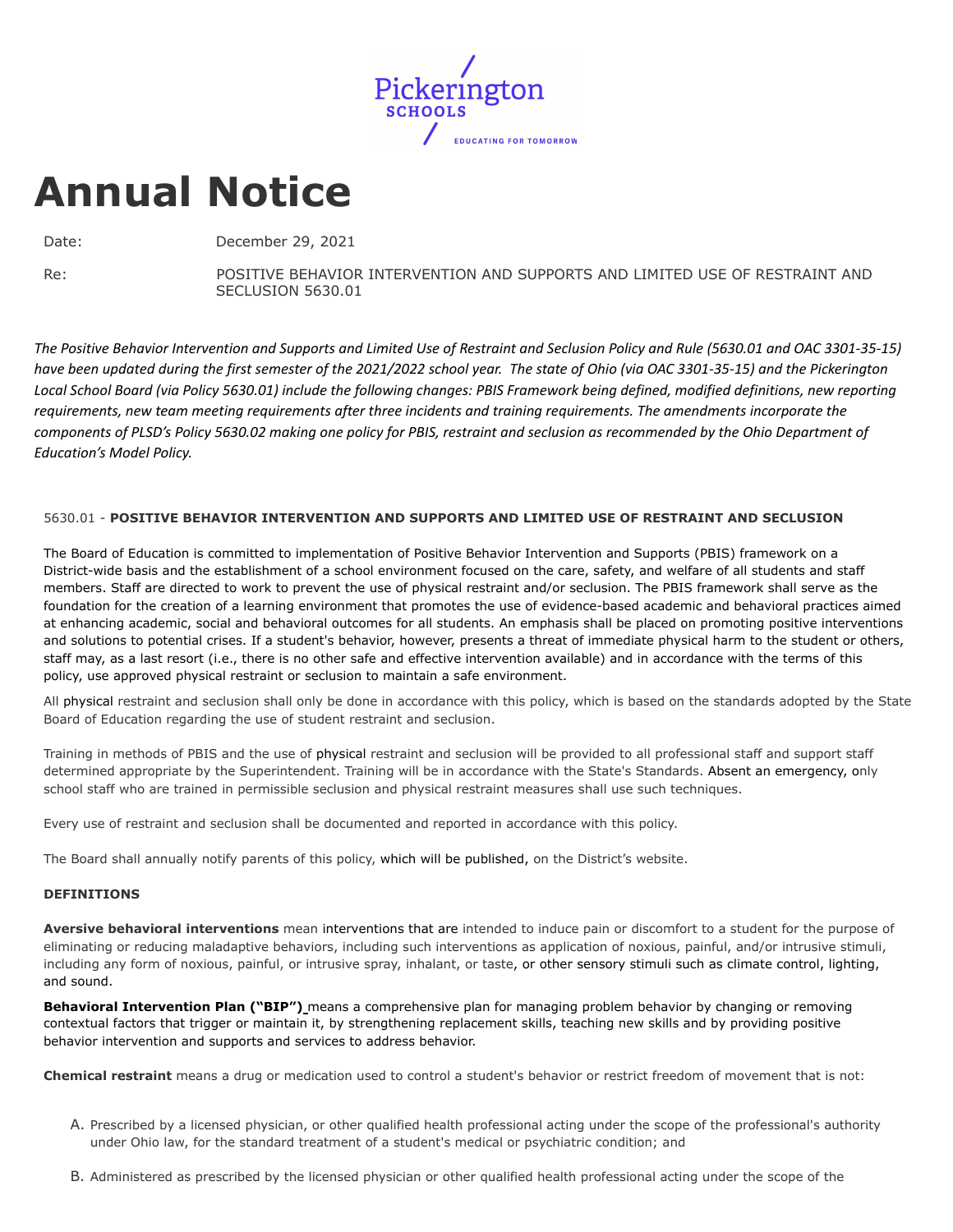**De-escalation techniques** are interventions that are used to prevent violent and aggressive behaviors and reduce the intensity of threatening, violent and disruptive incidents.

**Functional behavior assessment** (FBA) is a school-based process for students with disabilities and students without disabilities that includes the student's parent and, as appropriate, the child, to determine why a child engages in challenging behaviors and how the behavior relates to the child's environment. Consent from the parent and, as appropriate, the child (eighteen (18) years of age or older), must be obtained at the initial Functional Behavior Assessment.

**Mechanical restraint** means any method of restricting a student's freedom of movement, physical activity, or normal use of the student's body, by using an appliance or device manufactured for this purpose. Mechanical restraint does not mean a device used by trained Student Personnel, or used by a student, for the specific and approved therapeutic or safety purposes for which the device was designed and, if applicable, prescribed, including:

- A. restraints for medical immobilization;
- B. adaptive devices or mechanical supports used to allow greater freedom of mobility than would be possible without the use of such devices or mechanical supports; or
- C. vehicle safety restraints when used as intended during the transport of a student in a moving vehicle.

## **Parent** means:

- A. a biological or adoptive parent;
- B. a guardian generally authorized to act as the child's parent, or authorized to make decisions for the child (but not the State if the child is a ward of the State);
- C. an individual acting in the place of a biological or adoptive parent (including a grandparent, stepparent, or other relative) with whom the child lives, or an individual who is legally responsible for the child's welfare;
- D. a surrogate parent who has been appointed in accordance with Ohio Administrative Code 3301-51-05(E); or
- E. any person identified in a judicial decree or order as the parent of a child or the person with authority to make educational decisions on behalf of the child.

**Physical escort** means the temporary touching or holding of the hand, wrist, arm, shoulder, waist, hip, or back for the purpose of inducing a student to move to a safe location.

**Physical restraint** means the use of physical contact that immobilizes or reduces the ability of a student to move the student's arms, legs, body, or head freely. Physical restraint does not include a physical escort, mechanical restraint, or chemical restraint. Physical restraint does not include brief physical contact for the following or similar purposes to:

- A. break up a fight;
- B. knock a weapon away from a student's possession;
- C. calm or comfort;
- D. assist a student in completing a task/response if the student does not resist the contact; or
- E. prevent imminent risk of injury to the student or others

**Positive Behavior Intervention and Supports** (PBIS) means a multi- tiered, school-wide, behavioral framework developed and implemented for the purpose of improving academic and social outcomes, and increasing learning for all students. PBIS includes a decision-making framework that guides selection, integration, and implementation of evidence-based academic and behavior practices for improving academic and behavior outcomes for all students. PBIS encompasses a range of systemic and individualized positive strategies to reinforce desired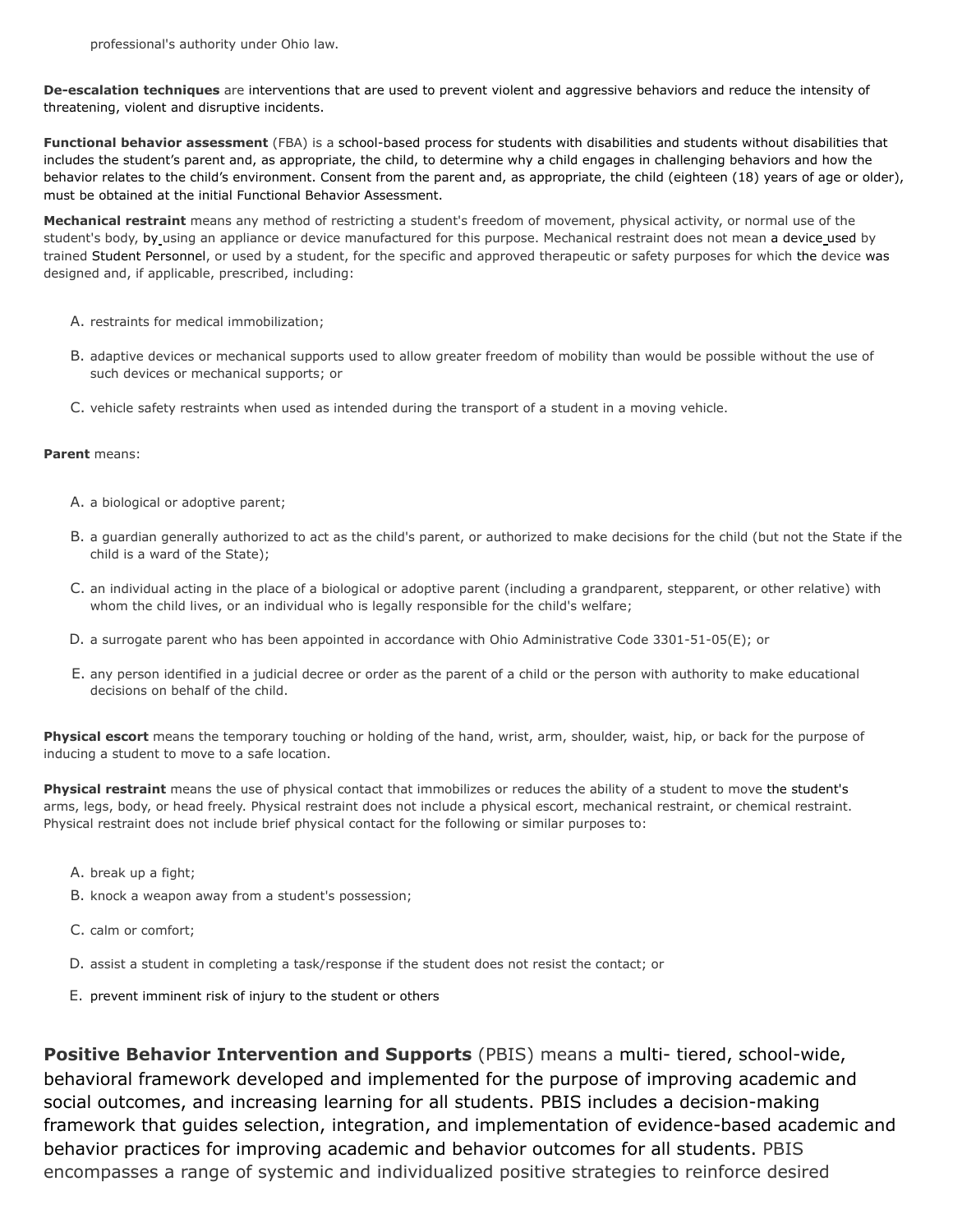behaviors, diminish recurrences of challenging behaviors, and teach appropriate behaviors to students.

**PBIS Leadership Team** means the assigned team at the District and building level that plans, coaches and monitors PBIS implementation in the District and buildings. The PBIS Leadership Teams may include, but is not limited to, school administrators, teacher representatives across grade level and programs, staff able to provide behavioral expertise, and other representatives identified by the District or school such as bus drivers, food service staff, custodial staff, and paraprofessionals.

**Prone restraint** means physical or mechanical restraint while the student is in the face-down position

**Seclusion** means the involuntary isolation of a student in a room, enclosure, or space from which the student is prevented from leaving by physical restraint or by a closed door or other physical barrier. It does not include a timeout.

**Student** means an individual enrolled in the District.

**Student Personnel** means teachers, principals, school counselors, social workers, school resource officers, teachers' aides, psychologists, bus drivers, related service providers, nursing staff, or other District staff who interact directly with students.

**Timeout** means a behavioral intervention in which the student, for a limited and specified time, is separated from the class within the classroom or in a non-locked setting for the purpose of self-regulating and controlling his or her own behavior. In a timeout, the student is not physically restrained or prevented from leaving the area by physical barriers.

#### **POSITIVE BEHAVIOR INTERVENTION AND SUPPORTS FRAMEWORK**

The District will implement PBIS on a system-wide basis in accordance with R.C. 3319.46 and A.C. 3301-35-15. The District's PBIS framework involves comprehensive, school-wide data systems that enable monitoring of academic progress, behavioral incidents, attendance, and other critical indicators across classrooms. The administration is encouraged to use data-based decision making to select, monitor, and evaluate outcomes, practices, and systems. The PBIS framework further involves a school-wide investment in evidence-based curricula and effective instructional strategies, matched to students' needs, and data to support teachers' academic instruction. Evidence-based practices along a multi-tiered continuum of supports will be used. The District's PBIS framework will further focus on improving staff climate and culture regarding the role of discipline in the classroom, by using positive and proactive communication and staff recognition. Finally, classroom practices shall be linked to and aligned with the school-wide system so progress monitoring can occur with fidelity and target outcomes. The PBIS framework will strive to enable accurate and sustainable implementation of practices.

As part of its implementation of the PBIS framework, the District will provide Student Personnel with appropriate professional development, engage in explicit instruction of school-wide behavior expectation, employ consistent systems of acknowledging and correcting behavior, create teaching environments designed to eliminate behavior triggers, and promote family and community involvement.

The PBIS framework shall apply to all students and staff, and in all settings. It shall include:

- A. school staff trained to identify conditions such as where, under what circumstances, with whom, and why specific behaviors occur;
- B. functional behavior assessments that include:
	- 1. review of existing data;
	- 2. interviews with parents, family members, and students; and
	- 3. examination of previous and existing behavior intervention plans.
- C. development and implementation of positive behavior interventions and supports, and the teaching of appropriate behavior, including:
	- 1. modification of environmental factors that escalate inappropriate behavior;
	- 2. supporting the attainment of appropriate behavior; and
	- 3. use of de-escalation techniques to defuse potentially violent, dangerous behavior.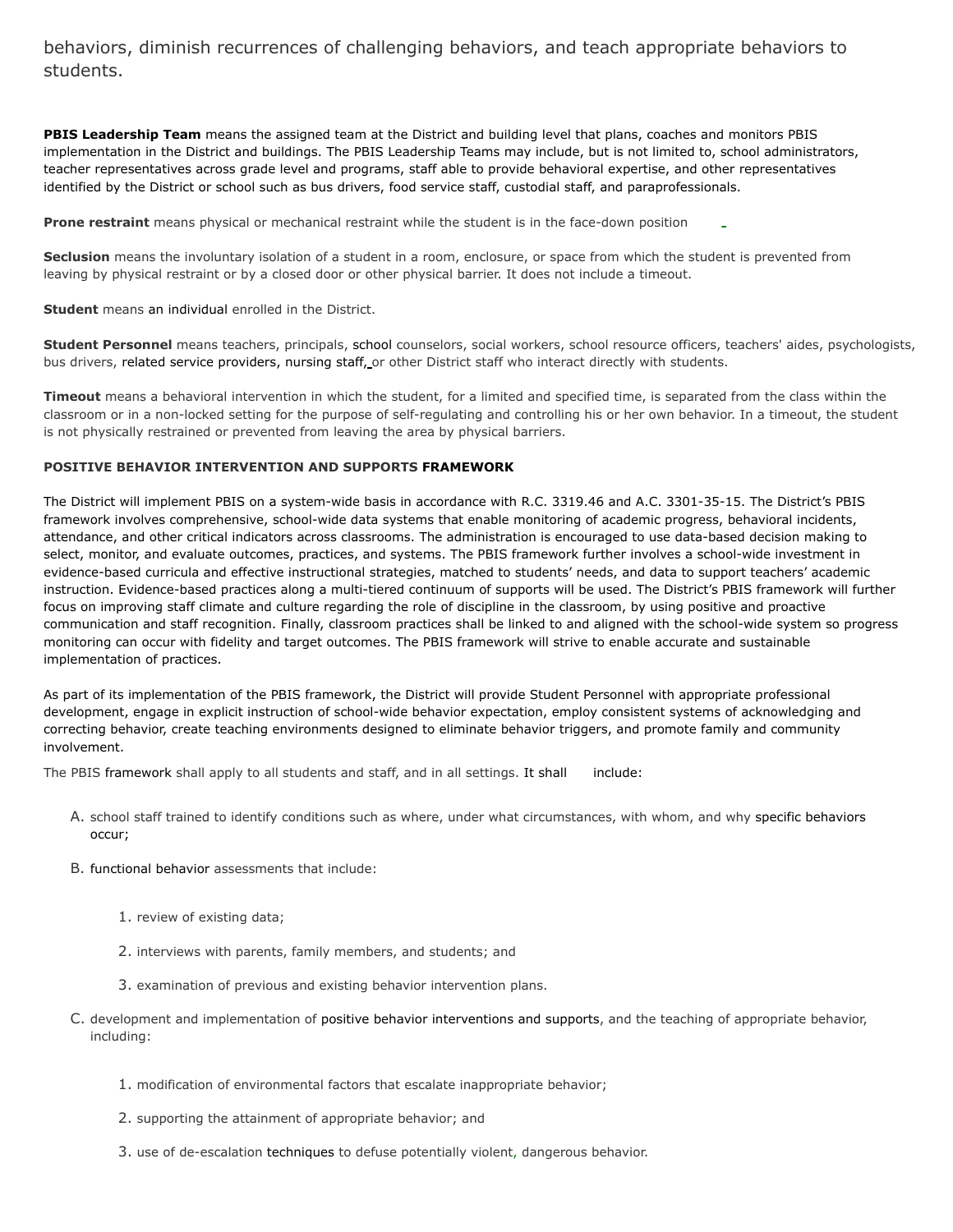# **PROFESSIONAL DEVELOPMENT FOR IMPLEMENTATION OF PBIS**

In order to successfully implement the PBIS framework on a District-wide basis, the Board shall provide or Student Personnel shall receive professional development as follows:

- A. the professional development will occur at least every three (3) years;
- B. the professional development must be provided by a building or District PBIS Leadership Team or an appropriate State, regional, or national source in collaboration with the building or District PBIS Leadership Team;
- C. the trained PBIS Leadership team will provide the professional development in accordance with the District-developed PBIS training plan, which the Superintendent will develop;
- D. the Superintendent shall retain records of completion of the professional development; and
- E. the professional development will include the following topics:
	- 1. an overview of PBIS;
	- 2. the process for teaching behavioral expectations;
	- 3. data collection;
	- 4. implementation of PBIS with fidelity;
	- 5. consistent systems of feedback to students for acknowledgment of appropriate behavior and corrections for behavior errors; and
	- 6. consistency in discipline and discipline referrals.
- F. the training will be appropriately modified for the intended audience.

The Superintendent is charged with arranging for continuous training structures to be in place to provide ongoing coaching and implementation with fidelity.

## **SECLUSION**

Seclusion may be used only when a student's behavior poses an immediate risk of physical harm to the student or others and no other safe or effective intervention is available. Seclusion may be used only as a last resort to provide the student with an opportunity to regain control of the student's actions. Seclusion must be used in a manner that is age and developmentally appropriate, for the minimum amount of time necessary for the purpose of protecting the student and/or others from physical harm, and otherwise in compliance with this policy and the Ohio Department of Education's (ODE) model policy.

Seclusion shall be implemented only by Student Personnel who are trained to protect the care, welfare, dignity, and safety of the student, including trained to detect indications of physical or mental distress that require removal and/or immediate medical assistance. Student Personnel must document their observations of the student during the seclusion.

## **Additional requirements for the use of seclusion:**

If Student Personnel use seclusion, they must:

- A. continually observe the student in seclusion for indications of physical or mental distress and seek immediate medical assistance if there is a concern;
- B. use communication strategies and research-based de-escalation techniques in an effort to help the student regain control as quickly as possible;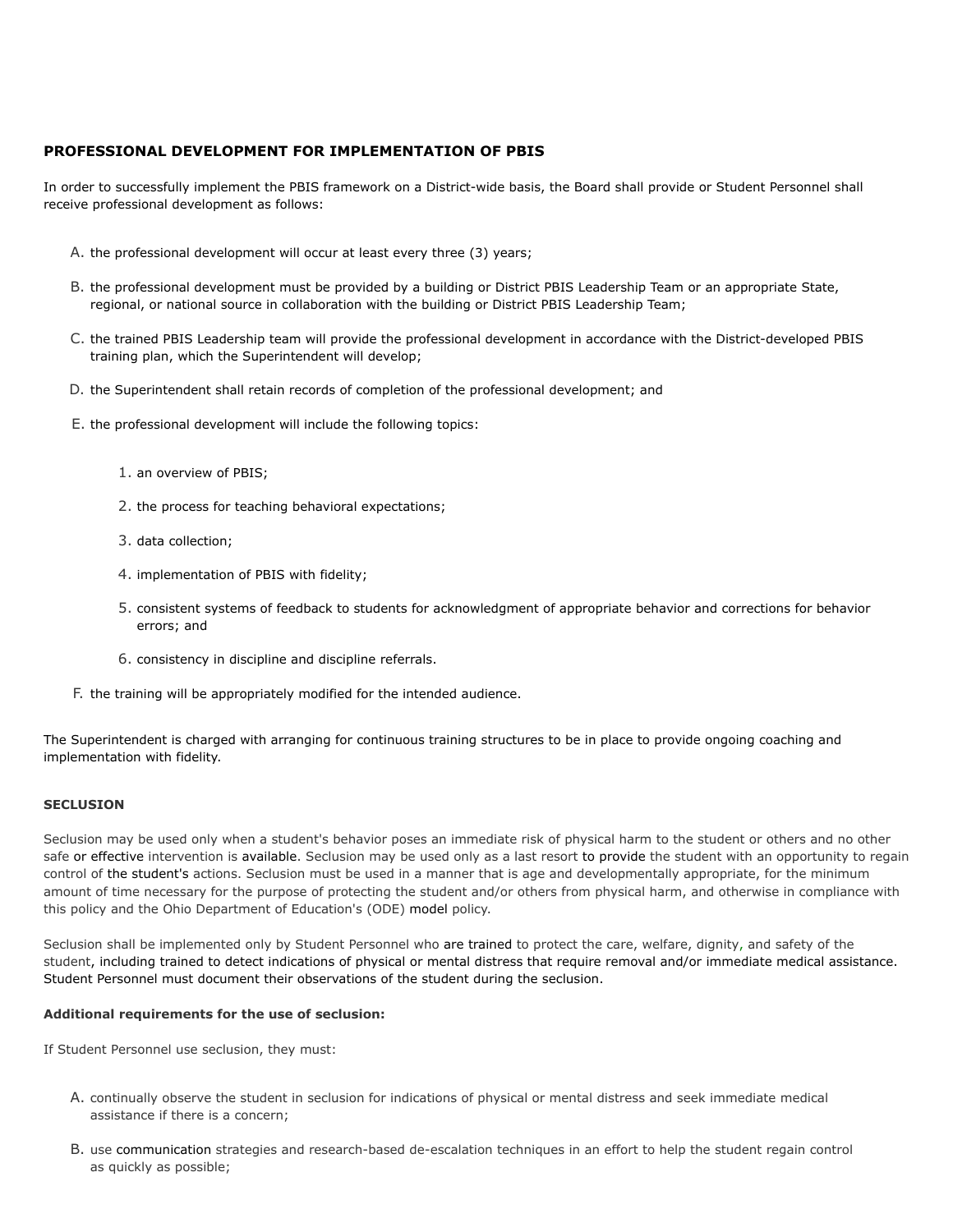- C. remove the student from seclusion when the immediate risk of physical harm to the student and/or others has dissipated;
- D. assess the student for injury or psychological distress after the use of seclusion, and monitor the student as needed following the incident;
- E. conduct a debriefing including all involved staff to evaluate the trigger for the incident, staff response, and methods to address the student's behavioral needs; and
- F. complete all required reports and document their observations of the student;
- G. ensure safety of other students and protect the dignity and respect of the student involved;
- H.if at any point the staff assess that the intervention is insufficient to maintain safety of all involved, contact emergency personnel;

## **Requirements for a room or area used for seclusion:**

A room or area used for seclusion must provide for adequate space, lighting, ventilation, and clear visibility in order to allow Student Personnel to observe the student.

A room or area used for seclusion must not be locked or otherwise prevent the student from exiting the area should staff become incapacitated or leave the area.

#### **Additional prohibited seclusion practices:**

Seclusion shall not be used:

- A. for the convenience of staff;
- B. as a substitute for an educational program;
- C. as a form of discipline or punishment;
- D. as a substitute for other less restrictive means of assisting a student in regaining control;
- E. as a substitute for inadequate staffing;
- F. as a substitute for staff training in positive behavior intervention and supports framework and crisis management; or
- G. as a means to coerce, retaliate, or in a manner that endangers a student.

Seclusion of preschool-age children is prohibited, except that a preschool-age child may be separated from classmates, either in the classroom or in a safe, lighted, and well-ventilated space, for an amount of time that is brief in duration and appropriate to the child's age and development, if the child is always within sight and hearing of a preschool staff member.

## **PHYSICAL RESTRAINT**

Prone restraint, including any physical restraint that obstructs the airway of the student, or any physical restraint that impacts a student's primary mode of communication, is prohibited. Student Personnel may use physical restraint only as a last resort and in accordance with this policy and the requirements of A.C. 3301-35-15.

Physical restraint may be used only when the student's behavior poses an immediate risk of physical harm to the student and/or others and no other safe or effective intervention is available. The physical restraint must be implemented in a manner that is age and developmentally appropriate, does not obstruct the student's ability to breathe, does not interfere with the student's ability to communicate in the student's primary language or mode of communication, and otherwise in compliance with this policy and the ODE's corresponding model policy.

Only Student Personnel trained in safe restraint techniques may implement physical restraint, except in the case of rare and unavoidable emergency situations when trained personnel are not immediately available. Student Personnel must be trained to protect the care, welfare, dignity, and safety of the student.

#### **Additional requirements for the use of physical restraint:**

If Student Personnel use physical restraint, they must: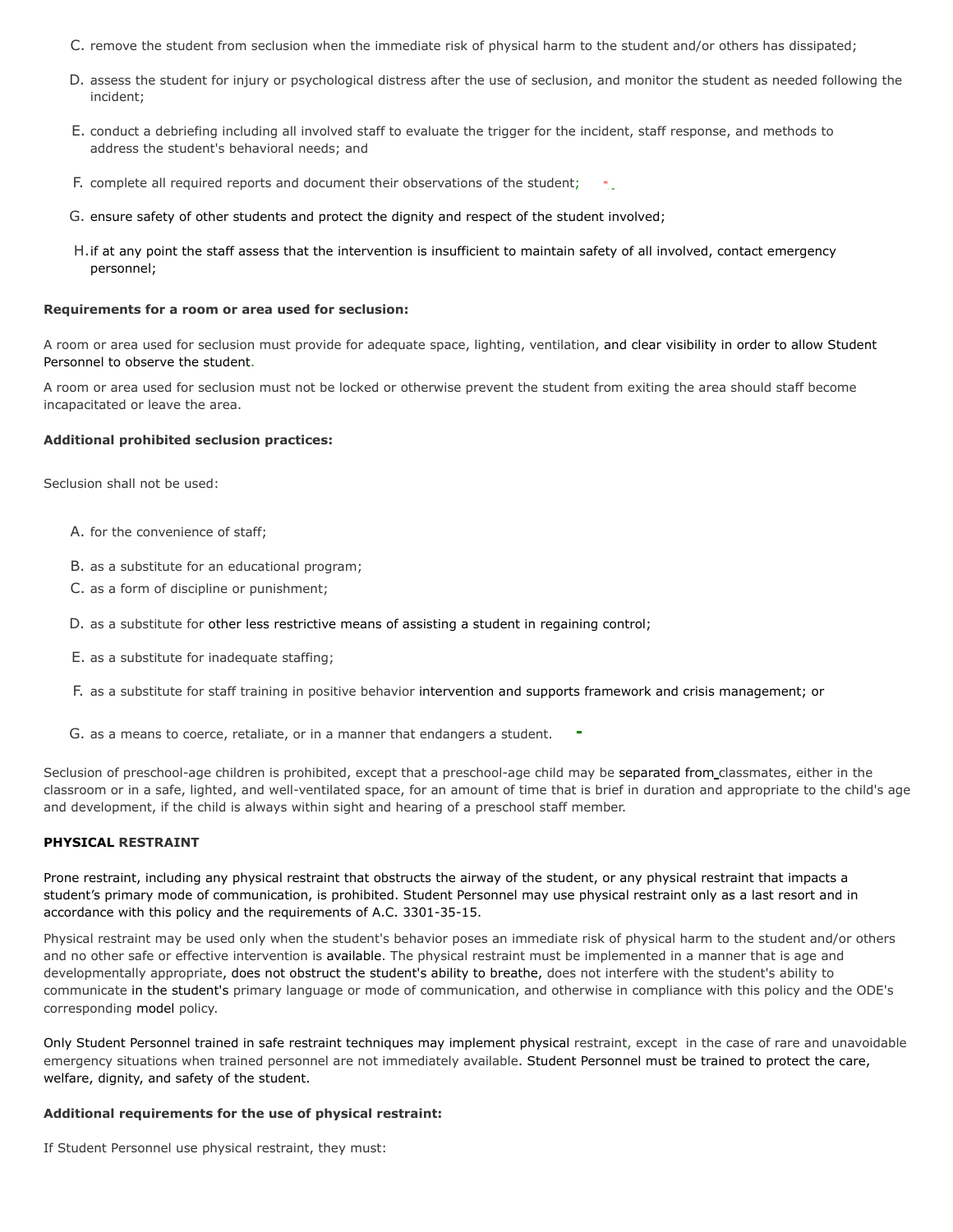- A. continually observe the student in restraint for indications of physical or mental distress and seek immediate medical assistance if there is a concern;
- B. use communication strategies and research-based de-escalation techniques in an effort to help the student regain control as quickly as possible;
- C. remove the student from physical restraint immediately when the immediate risk of physical harm to the student and/or others has dissipated;
- D. assess the student for injury or psychological distress after the use of physical restraint, and monitor the student as needed following the incident;
- E. conduct a debriefing including all involved staff to evaluate the trigger for the incident, staff response, and methods to address the student's behavioral needs; and
- F. complete all required reports and document their observations of the student;
- G.ensure safety of other students and protect the dignity and safety of the student involved;
- H. if at any point the staff assesses that the intervention is insufficient to maintain safety for all involved, contact emergency personnel.

Physical restraint shall not be used for punishment or discipline, or as a substitute for other less restrictive means of assisting a student in regaining control.

## **Prohibited Practices**

The following practices are prohibited under all circumstances, including emergency safety situations:

- A. prone restraint;
- B. any form of physical restraint that involves the intentional, knowing, or reckless use of any technique that:
- 1. involves the use of pinning down a student by placing knees to the torso, head, or neck of the student;
- 2. uses pressure point, pain compliance, or joint manipulation techniques;
- 3. otherwise involves techniques that are used to unnecessarily cause pain;
- 4. causes loss of consciousness or harm to the neck or restricting respiration in any way;
- 5. involves dragging or lifting of the student by the hair or ear or any type of mechanical restraint;
- C. corporal punishment as defined in R.C. 3319.41;
- D. child endangerment as defined in R.C. 2919.22;
- E. deprivation of basic needs;
- F. seclusion or restraint of preschool-age students in violation of A.C. 3301-37-10(D) and A.C. 3301-35-15
- G. mechanical restraint;
- H. chemical restraint;
- I. aversive behavioral interventions; and
- J. seclusion in a locked room or area.

## **CONTACT LAW ENFORCEMENT AND/OR EMERGENCY RESPONSE PERSONNEL**

In accordance with the Board's Emergency Management Plan (see Policy 8400), District personnel shall contact law enforcement and/or appropriate emergency response personnel if at any point they determine that an intervention (either a physical restraint or seclusion) is insufficient to maintain the safety of all involved.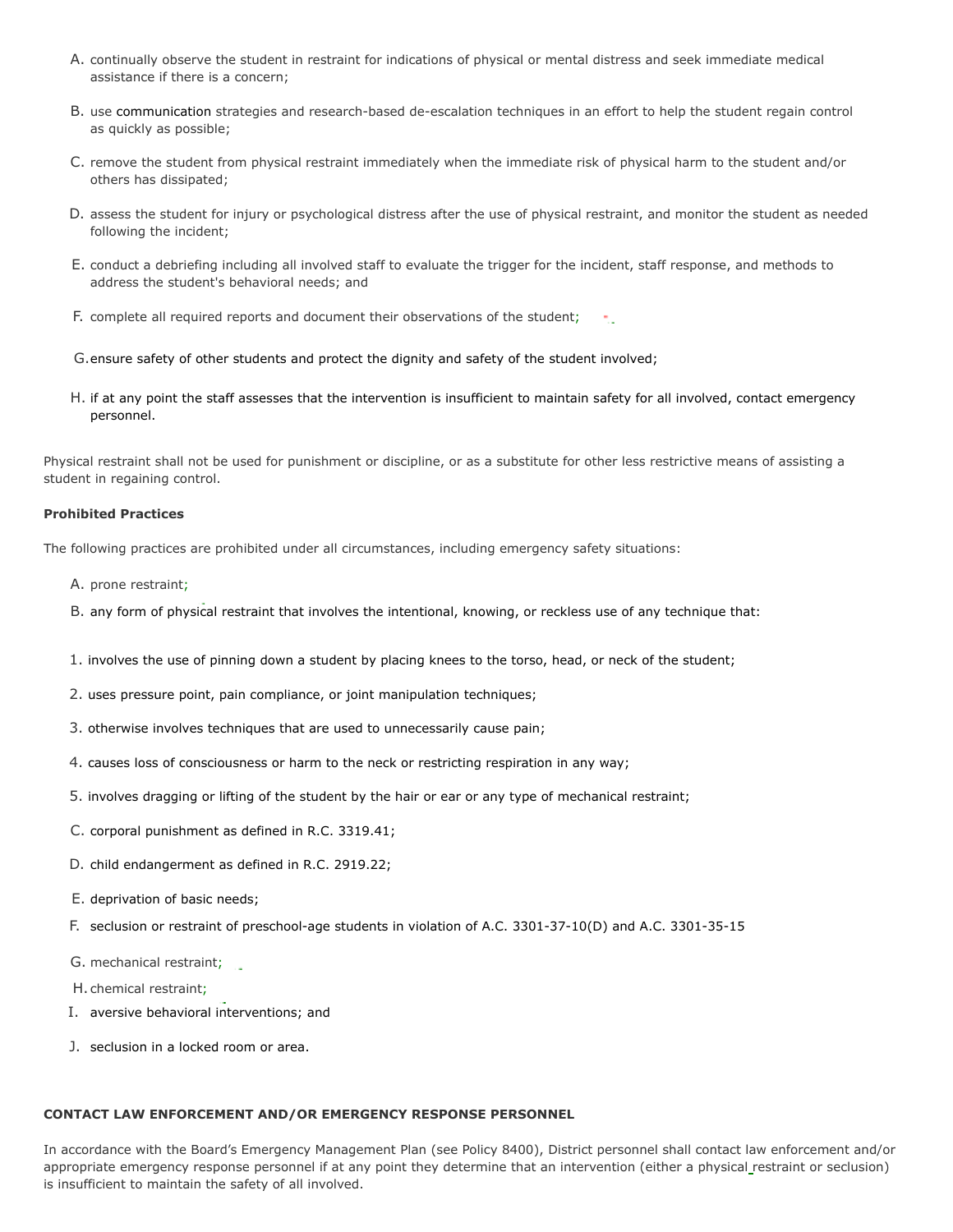# **MULTIPLE INCIDENTS OF RESTRAINT AND/OR SECLUSION – CONDUCTING A FUNCTIONAL BEHAVIORAL ASSESSMENT AND DEVELOPING A BEHAVIOR INTERVENTION PLAN**

After a student's third incident of physical restraint or seclusion in a school year, a meeting must occur within ten (10) school days of the third incident as follows:

- A. For a student who has been found eligible for special education services or has a 504 plan, the student's individualized education program or 504 team must meet to consider the need to conduct or develop a FBA or BIP, or amend an existing FBA or BIP.
- B. For all other students (i.e., students not described in the preceding paragraph), a team, consisting of the student's parent, an administrator or designee, a teacher of the student, a staff member involved in the incident (if not the teacher or administrator already invited), and other appropriate staff members must meet to discuss the need to conduct or review a FBA and/or develop a BIP.
- C. Nothing in this section is meant to prevent the completion of a FBA or BIP for any student who might benefit from these measures, but has fewer than three (3) incidents of restraint or seclusion.
- D. Nothing in this section is meant to prevent the District from conducting any evaluations or other obligations the staff feel are appropriate under the Individuals with Disabilities Education Improvement Act.

## **TRAINING AND PROFESSIONAL DEVELOPMENT FOR USE OF CRISIS MANAGEMENT AND DE-ESCALATION TECHNIQUES**

The District shall provide training and professional development for the use of crisis management and de-escalation techniques that includes the use of restraint and seclusion. Specifically, the District shall annually train an appropriate number of personnel in each building in evidence-based crisis management and de-escalation techniques, as well as the safe use of physical restraint and seclusion. At a minimum, the training will cover the following topics:

- A. proactive measures to prevent the use of seclusion or restraint;
- B. crisis management;
- C. documentation and communication about the restraint or seclusion with appropriate parties;
- D. the safe use of restraint and seclusion;
- E. instruction and accommodation for age and body size diversity;
- F. directions for monitoring signs of distress during and following physical control; and
- G. debriefing practices and procedures.

The training will occur face-to-face and allow for a simulated experience of administering and receiving physical restraint so that participants can demonstrate proficiency in the topics identified above.

The Superintendent is charged with maintaining written or electronic documentation concerning the training provided that includes the following:

- A. the name, position, and building assignment of each person who has completed training;
- B. the name, position, and credentials of each person who has provided the training;
- C. when the training was completed; and
- D. what protocols, techniques, and materials were included in training.

As part of the required training, Student Personnel shall be trained to perform the following functions:

A. identify conditions such as: where, under what conditions, with whom and why specific inappropriate behavior may occur; and